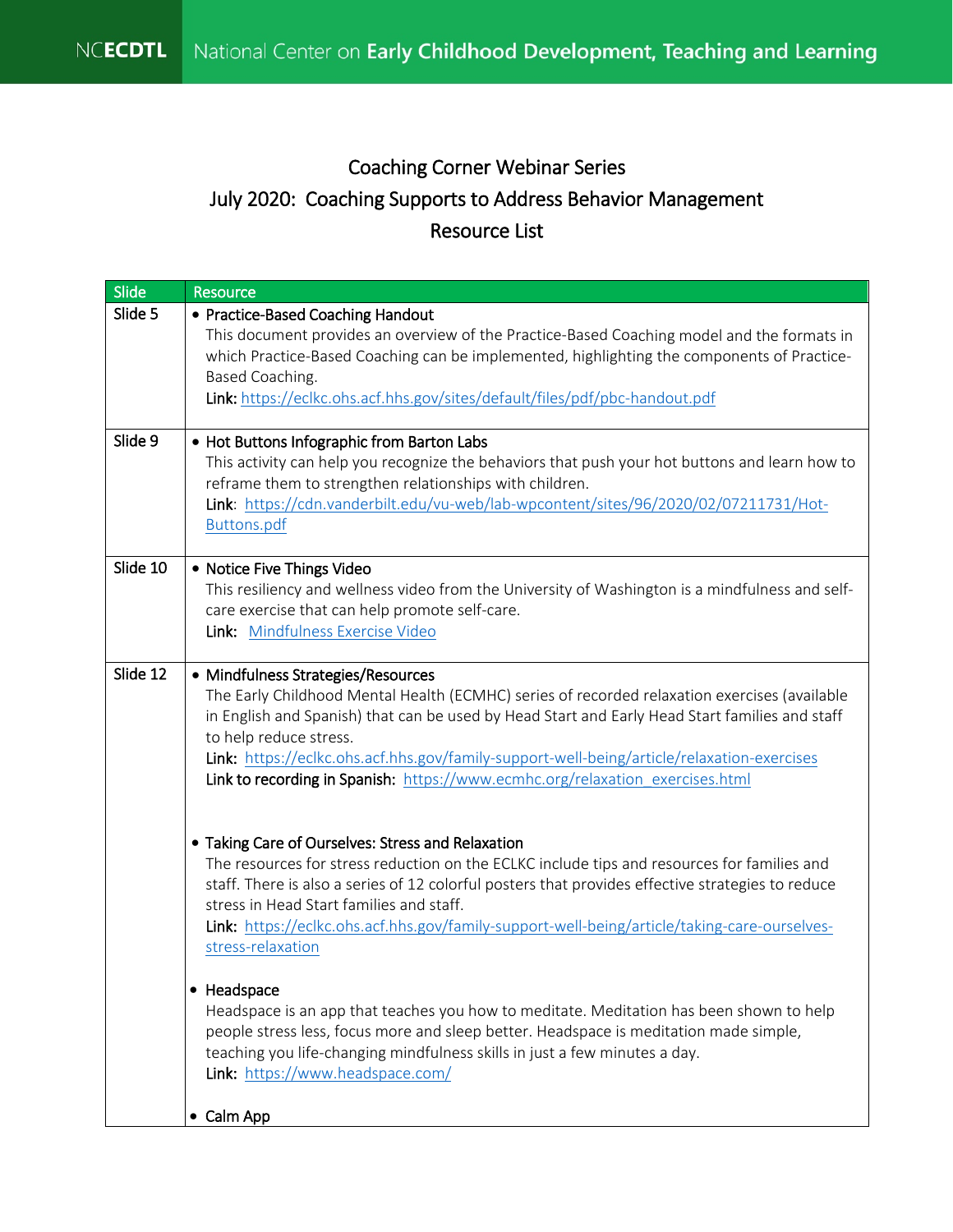## NCECDTL National Center on Early Childhood Development, Teaching and Learning

| Slide    | Resource                                                                                                                                                                                                                                                                                                                                                                                                                                                                                                                                                                                                                                                                                                                                         |
|----------|--------------------------------------------------------------------------------------------------------------------------------------------------------------------------------------------------------------------------------------------------------------------------------------------------------------------------------------------------------------------------------------------------------------------------------------------------------------------------------------------------------------------------------------------------------------------------------------------------------------------------------------------------------------------------------------------------------------------------------------------------|
|          | Calm is a free app that helps you to de-stress. The Calm free mobile app is perfect for quick<br>stress reduction breaks anywhere, It's simple to use, doesn't require sign up, and offers a<br>variety of relaxation programs. The app has soothing nature backgrounds and sounds.<br>Link: https://www.calm.com/                                                                                                                                                                                                                                                                                                                                                                                                                               |
| Slide 13 | • Practice-Based Coaching: Collaborative Coaching Partnerships Video<br>This video provides a brief overview and highlights the benefits of Collaborative Coaching<br>Partnerships.<br>Link: https://eclkc.ohs.acf.hhs.gov/professional-development/article/practice-based-coaching-<br>pbc#                                                                                                                                                                                                                                                                                                                                                                                                                                                     |
|          | • Collaborative Coaching Partnerships Brief<br>This document provides information about collaborative coaching partnerships, a key element<br>of PBC.<br>Link: https://eclkc.ohs.acf.hhs.gov/sites/default/files/pdf/pbc-brief-ccp.pdf                                                                                                                                                                                                                                                                                                                                                                                                                                                                                                           |
| Slide 17 | • Fostering Connections 15-minute In-service Suite<br>This 15-minute in-service suite can be used with staff to learn about ways they can build<br>meaningful, positive relationships with children and families.<br>Link: https://eclkc.ohs.acf.hhs.gov/video/fostering-connections                                                                                                                                                                                                                                                                                                                                                                                                                                                             |
| Slide 19 | • Relationship-Based Competencies to Support Family Engagement<br>The Relationship-based Competencies (RBCs) are based on research and recommended<br>practice across many fields working with families from pregnancy through the early childhood<br>years. This set of four role specific resources describes related competencies for supervisors<br>and leaders provide an overview of the 10 RBCs to learn about ways to build on family<br>engagement efforts and support positive outcomes for children and families.<br>Link: https://eclkc.ohs.acf.hhs.gov/family-engagement/article/relationship-based-<br>competencies-support-family-engagement                                                                                      |
| Slide 21 | • ECLKC: COVID-19 & the Head Start Community<br>Coronavirus disease 2019 (COVID-19) has deeply impacted Head Start and Early Head Start<br>programs, enrolled children and families, and their communities. This section of the ECLKC is<br>regularly updated with guidance and resources from the Office of Head Start (OHS) to help all<br>programs support staff, children, and families during this challenging time.<br>Link: https://eclkc.ohs.acf.hhs.gov/about-us/coronavirus/responding-covid-19<br>• Centers for Disease Control and Presentation (CDC): Coronavirus (COVID-19)<br>This CDC website to keep up-to-date on the lasted COVID-19 happenings in your region.<br>Link: https://www.cdc.gov/coronavirus/2019-nCoV/index.html |
| Slide 22 | • Effects of Trauma: Managing Challenging Behaviors page on the ECLKC<br>This page offers resources on a variety of specific topics related to the effects of trauma and to<br>support behavior management.<br>Link: https://eclkc.ohs.acf.hhs.gov/mental-health/article/effects-trauma-managing-<br>challenging-behaviors                                                                                                                                                                                                                                                                                                                                                                                                                       |
| Slide 23 | • Head Start Heals Campaign                                                                                                                                                                                                                                                                                                                                                                                                                                                                                                                                                                                                                                                                                                                      |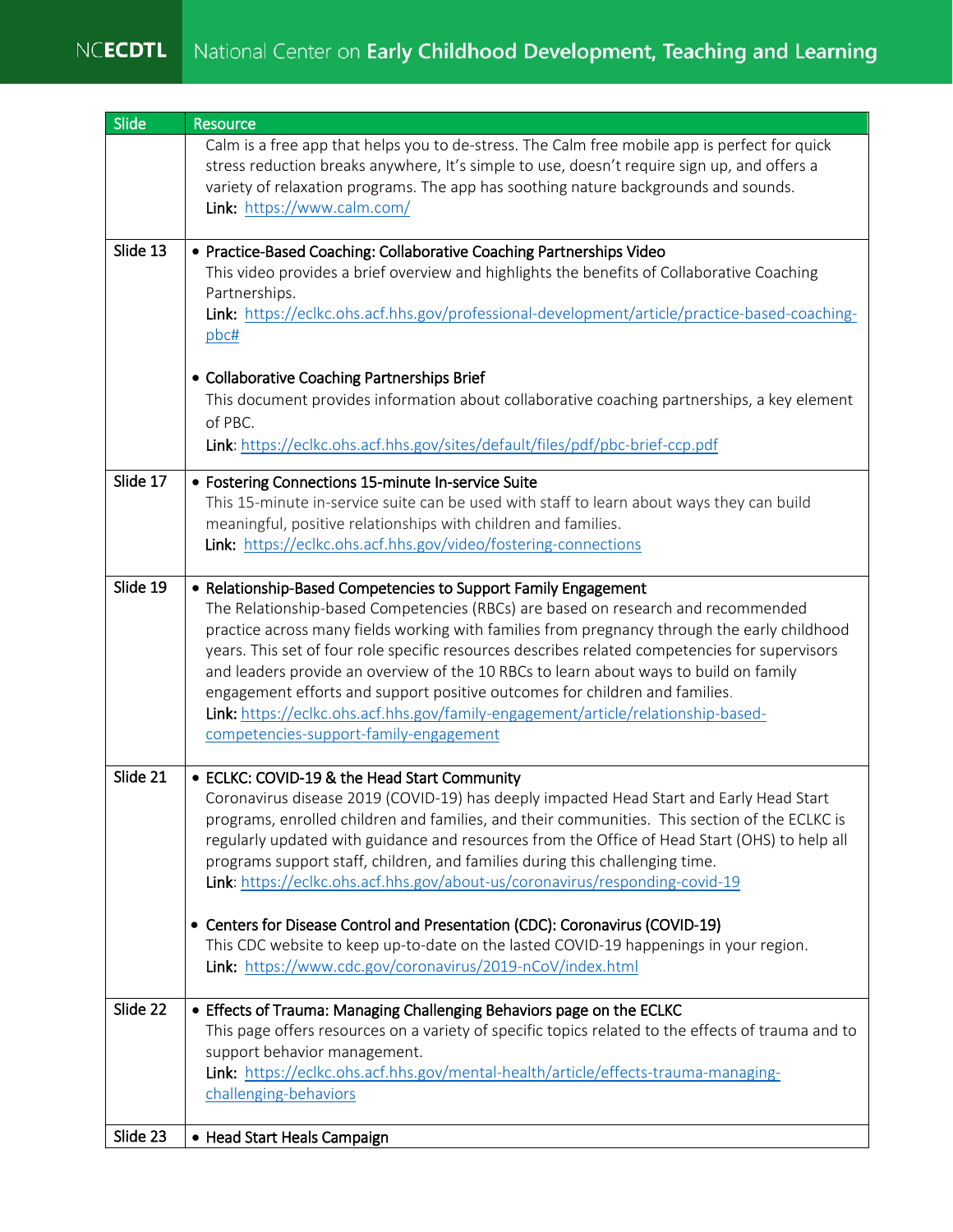## NCECDTL National Center on Early Childhood Development, Teaching and Learning

| Slide    | Resource                                                                                                                                                                                                                                                                                                                                                                                                                                                                                                                                                                                                                                                                                                                                                                                                                                                                                                                                                                                                                                  |
|----------|-------------------------------------------------------------------------------------------------------------------------------------------------------------------------------------------------------------------------------------------------------------------------------------------------------------------------------------------------------------------------------------------------------------------------------------------------------------------------------------------------------------------------------------------------------------------------------------------------------------------------------------------------------------------------------------------------------------------------------------------------------------------------------------------------------------------------------------------------------------------------------------------------------------------------------------------------------------------------------------------------------------------------------------------|
|          | The Head Start Heals page on the ECLKC also includes other useful resources. The goal of the<br>Head Start Heals campaign is to increase awareness about how Head Start is uniquely qualified<br>to address trauma and promote resilience for children and families. It includes information on<br>the basics of trauma, what it means to have a trauma-informed care approach, and how<br>trauma intersects with topics including mental health, substance use, domestic violence, and<br>child welfare. Head Start Heals focuses on healing and addresses topics such as resilience,<br>recovery, how to incorporate mental health consultation effectively, how to address<br>challenging behaviors, and ways to have difficult conversations with families.<br>https://eclkc.ohs.acf.hhs.gov/mental-health/article/head-start-heals-campaign                                                                                                                                                                                          |
| Slide 24 | • 15-Minute In-service Suites                                                                                                                                                                                                                                                                                                                                                                                                                                                                                                                                                                                                                                                                                                                                                                                                                                                                                                                                                                                                             |
|          | The 15-minute in-service suites are a professional development resource for staff in busy,<br>active early childhood centers and programs. They are organized around one topic or big idea<br>and address effective teaching and assessment practices. The Behavior Has Meaning and<br>Fostering Connections suites resources are located on this page.<br>Link: https://eclkc.ohs.acf.hhs.gov/professional-development/article/15-minute-service-suites<br>Behavior Has Meaning 15-minute In-service Suite<br>Link: https://eclkc.ohs.acf.hhs.gov/video/behavior-has-meaning<br><b>Fostering Connections</b><br>Link: https://eclkc.ohs.acf.hhs.gov/video/fostering-connections<br>• Crosswalk of the 15-Minute In-Service Suites with the CLASS<br>The Crosswalk of In-service Suites with CLASS can be used as a quick reference to identify In-<br>Service Suites that could support a coachee's specific needs.<br>Link: https://eclkc.ohs.acf.hhs.gov/professional-development/article/crosswalk-15-minute-<br>service-suites-class |
| Slide 25 | • Routine Based Support Guide                                                                                                                                                                                                                                                                                                                                                                                                                                                                                                                                                                                                                                                                                                                                                                                                                                                                                                                                                                                                             |
|          | This Routine Based Support Guide was developed to assist education staff in problem-solving a<br>plan to support young children who are demonstrating challenging behavior. The Routine<br>Based Guide is organized into the routines and activities that would typically occur in an early<br>childhood program.<br>Link: https://challengingbehavior.cbcs.usf.edu/docs/ttyc/TTYC_RoutineBasedSupportGuide.pdf                                                                                                                                                                                                                                                                                                                                                                                                                                                                                                                                                                                                                           |
| Slide 26 | • Family Routine Guide<br>This Family Routine Guide was developed to assist parents and caregivers in developing a plan<br>to support young children who are demonstrating challenging behaviors. The Family Routine<br>Guide includes strategies for the common routines and activities that occur during the family's<br>week.<br>Link: http://csefel.vanderbilt.edu/parent/mod6/family routine guide.pdf                                                                                                                                                                                                                                                                                                                                                                                                                                                                                                                                                                                                                               |
| Slide 27 | • Pyramid Model Innovations<br>This website has resources that include several strategies for intentional promotion and<br>prevention practices when dealing with challenging behavior.<br>Link: https://challengingbehavior.cbcs.usf.eduwe/index.html                                                                                                                                                                                                                                                                                                                                                                                                                                                                                                                                                                                                                                                                                                                                                                                    |
| Slide 28 | • Division for Early Childhood (DEC) of the Council for Exceptional Children                                                                                                                                                                                                                                                                                                                                                                                                                                                                                                                                                                                                                                                                                                                                                                                                                                                                                                                                                              |